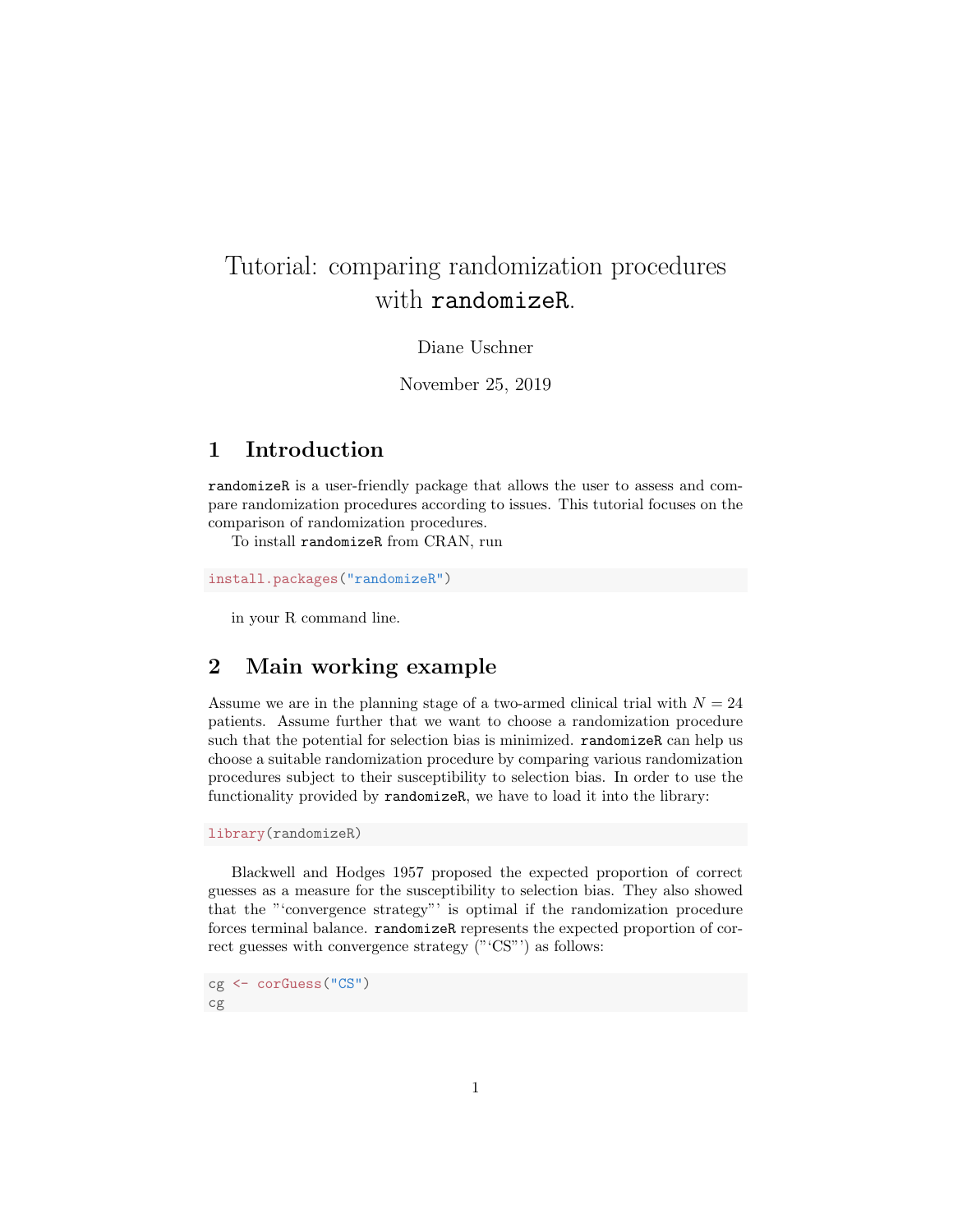```
##
## Object of class "corGuess"
##
## TYPE = CS
```
Because we want to reuse this representation of the correct guesses, we assigned it to the variable cg. randomizeR supports five different criteria (aka. issues) for the comparison of randomization procedures. The help page

### ?issues

provides an overview over all implemented criteria.

Now assume that we are interested in a comparison between the Permuted Block Randomization with block length four (PBR(4)), Random Allocation Rule (RAR) and the Big Stick Design with imbalance tolerance two (BSD(2)). (see Rosenberger and Lachin 2002) Again, we can represent these randomization procedures in randomizeR easily. Starting with RAR, we get

```
rar \leftarrow rarPar(24)rar
##
## Object of class "rarPar"
##
## design = RAR
## N = 24## groups = A B
```
For  $PBR(4)$ , we need to define the *block constellation* bc, i.e. the sequence of blocks that are forced to be balanced; and then pass it to pbrPar.

```
bc \leftarrow rep(4, 24/4)
pbr <- pbrPar(bc)
pbr
##
## Object of class "pbrPar"
##
## design = PBR(4)## bc = 4 4 4 4 4 4
## N = 24
## groups = A B
```
BSD(2) depends on the total sample size and the maximum tolerated imbalance: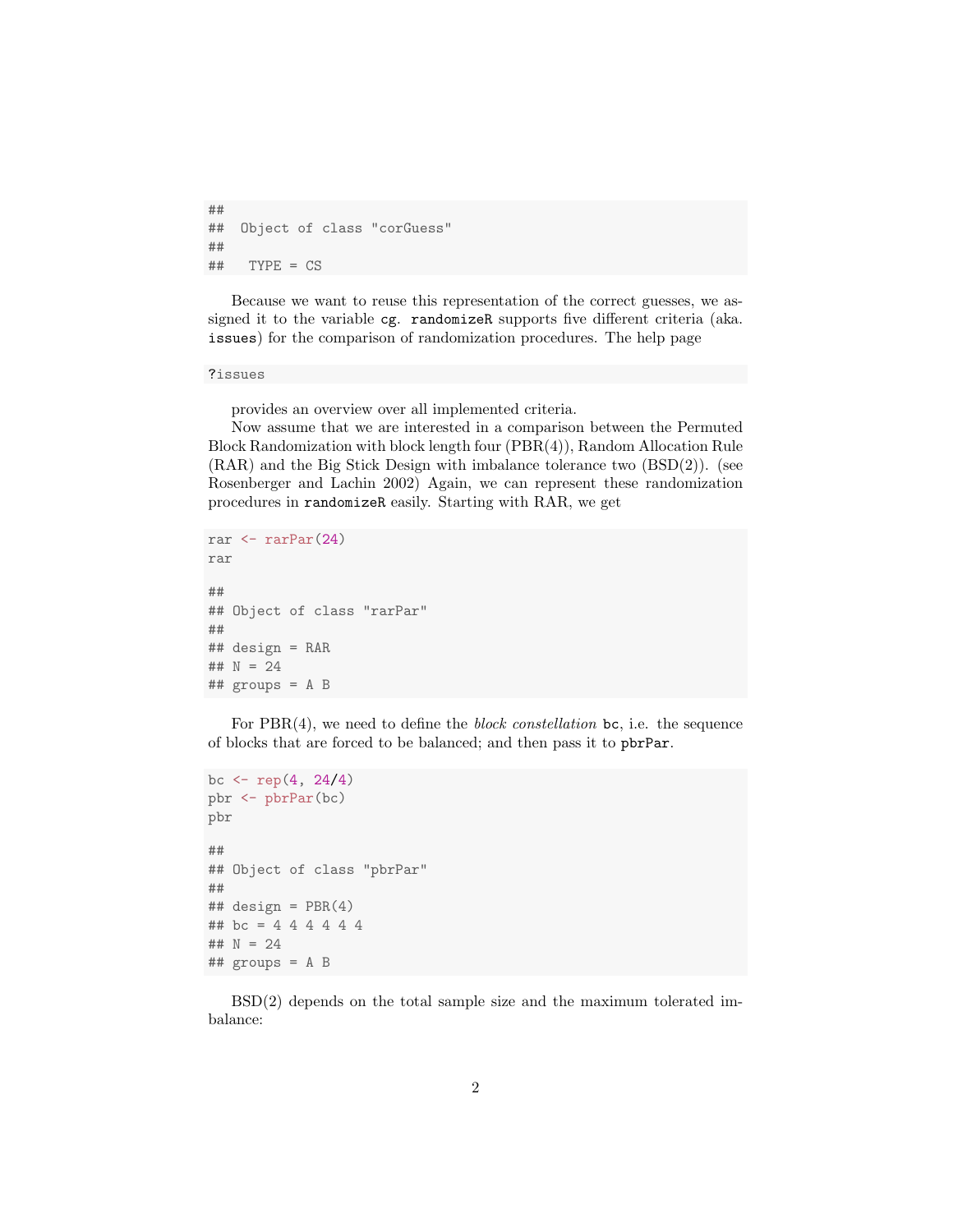```
bsd \leftarrow bsdPar(24, 2)bsd
##
## Object of class "bsdPar"
##
\## design = BSD(2)## mti = 2## N = 24## groups = A B
```
The objects rar, pbr and bsd now represent the randomization procedures RAR, PBR(4) and BSD(2) for  $N = 24$  and we can use them in our calculations. If you are interested in more randomization procedures, you can similarly choose any of the ten randomization procedures supported by randomizeR. The help page

### ?randPar

provides an overview over all randomization procedures implemented.

randomizeR pursues a sequence based approach. That means that the randomization procedures are compared based on the randomization sequences they produce along with their probability of occurrence. Naturally, the sampling algorithms of randomizeR implement the randomization procedures such that the theoretical probabilities of occurrence equal the sampled relative frequencies.

For the comparison of rar, pbr and bsd we thus need to generate sequences. This is fairly easy in randomizeR

rarS  $\leq$  genSeq(rar,  $r = 1000$ , seed = 123) pbrS  $\leftarrow$  genSeq(pbr,  $r = 1000$ , seed = 124)  $bsdS \leftarrow genSeq(bsd, r = 1000, seed = 125)$ 

The resulting objects include 1000 random sequences from x for  $x \in \{ \text{rar}, \}$ pbr, bsd}, along with the information of the randomization procedure.

### bsdS

```
##
## Object of class "rBsdSeq"
##
## design = BSD(2)## seed = 125
## N = 24## groups = A B
## mti = 2
##
```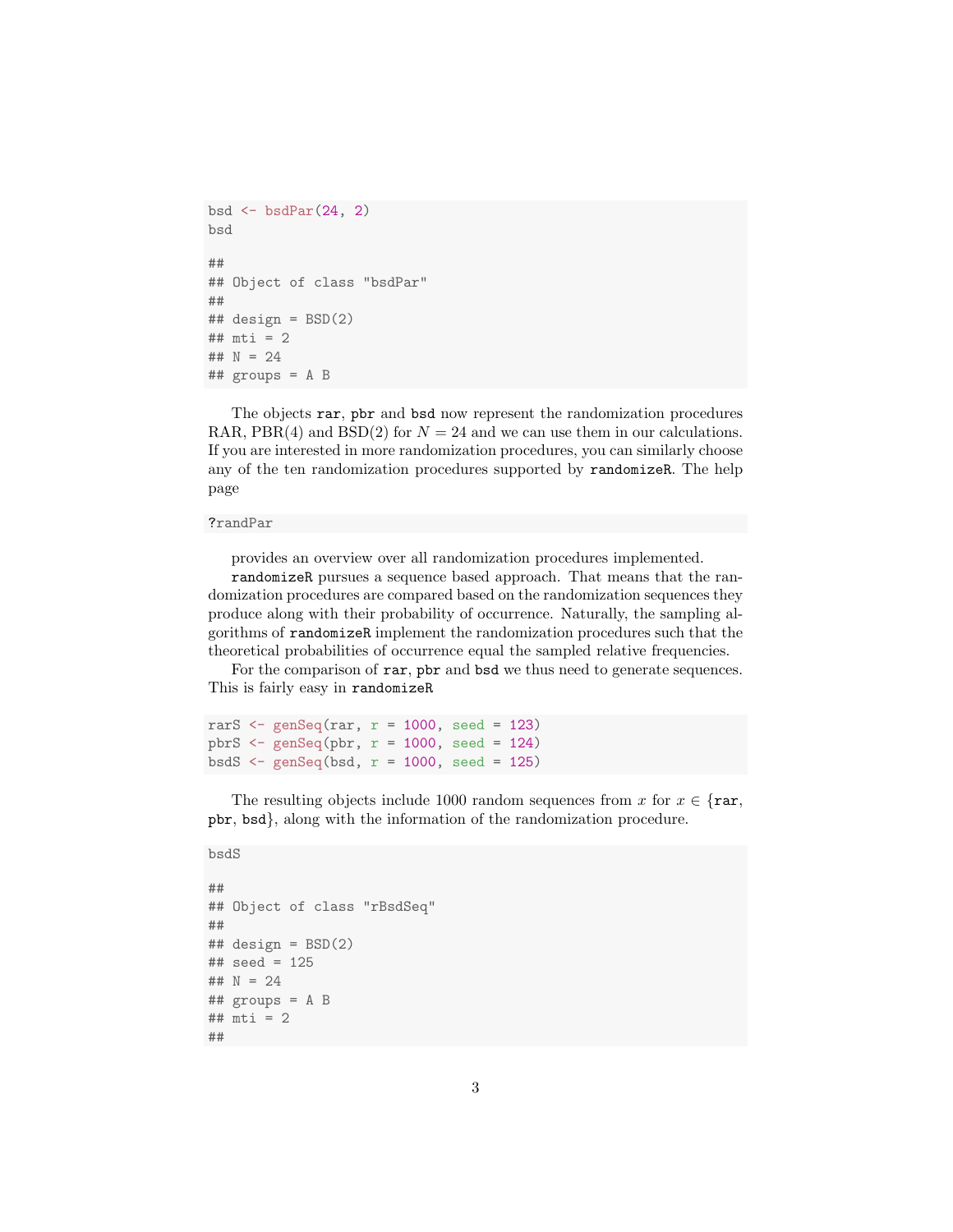## The first 3 of 1000 sequences of M: ## ## 1 B A A A B B B B A A ... ## 2 A B B A B A B A A A ... ## 3 A A B B B B A A B B ... ## ...

That way the information about how the sequences have been generated can never get lost. The sequences themselves can be accessed via

#### getRandList(bsdS)

Now we are ready to actually compare the randomization procedures. This is easy, because we can recycle all the objects that we have generated already. In randomizeR, we simply call compare and pass all the arguments to it:

```
C <- compare(cg, rarS, pbrS, bsdS)
C
##
## Comparison for propCG(CS)
##
## RAR PBR.4. BSD.2.
## mean 0.607 0.709 0.616
## sd 0.048 0.024 0.043
## max 0.750 0.750 0.729
## min 0.521 0.625 0.479
## x05 0.542 0.667 0.542
## x25 0.562 0.688 0.583
## x50 0.604 0.708 0.625
## x75 0.646 0.729 0.646
## x95 0.688 0.750 0.688
```
The first argument must be an issue, and the following arguments must be of class randSeq, i.e. representations of randomization sequences.

From the table we can see that the maximum extent for selection bias is equal for RAR and PBR, while it is slightly lower for BSD. Concerning the mean, RAR and BSD keep nearly the same level. The minimum however is higher for RAR, indicating that all RAR sequences have inflated type-I-error probability in case a selection bias is present. To make things even more accessible, randomizeR provides a function for visualizing this comparison:

### plot(C)

Figure 1 shows the result of this call. The target value of the expected proportion of correct guesses is 0.5. Figure 1 shows that BSD manages to keep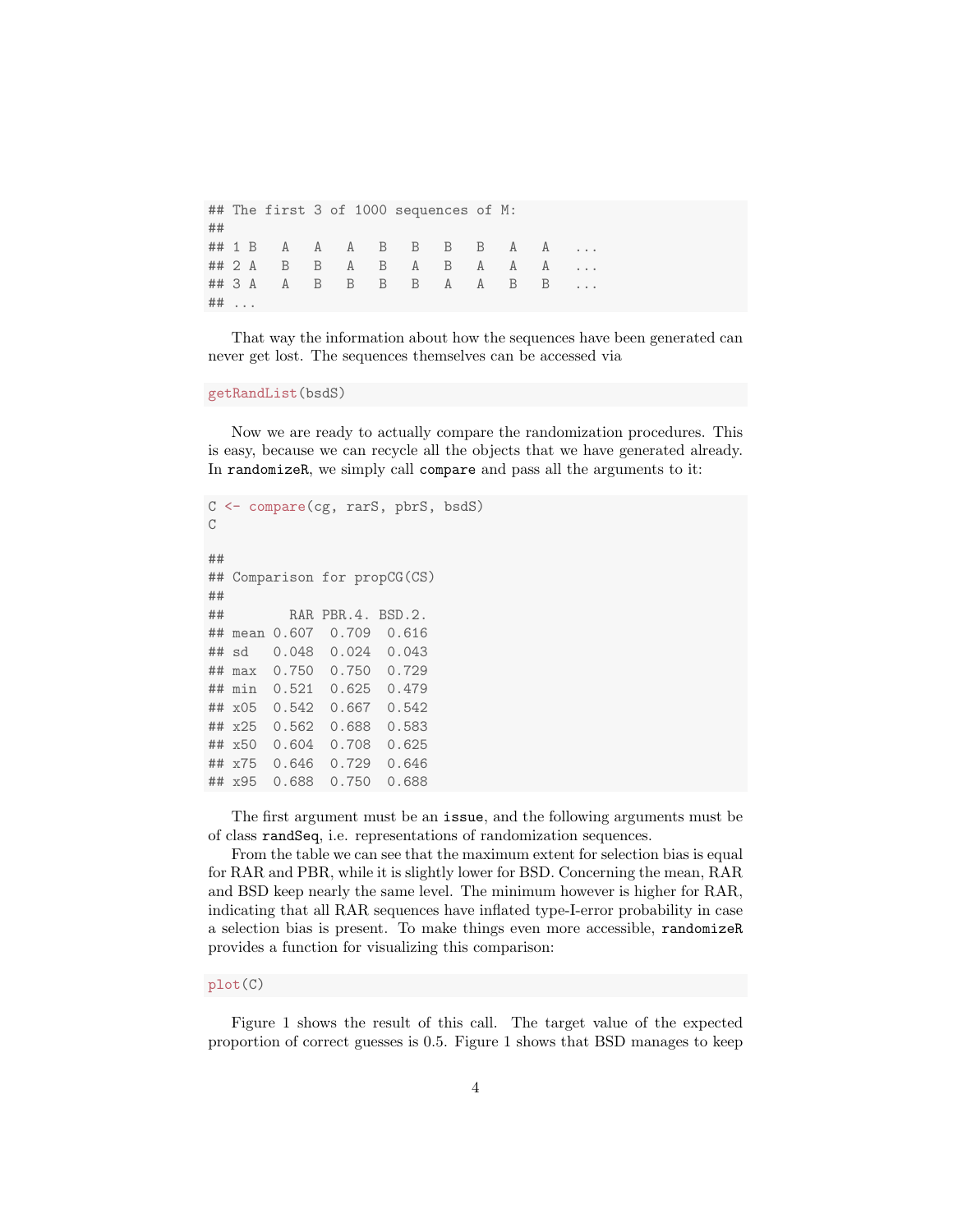

Figure 1: Comparison of randomization procedures